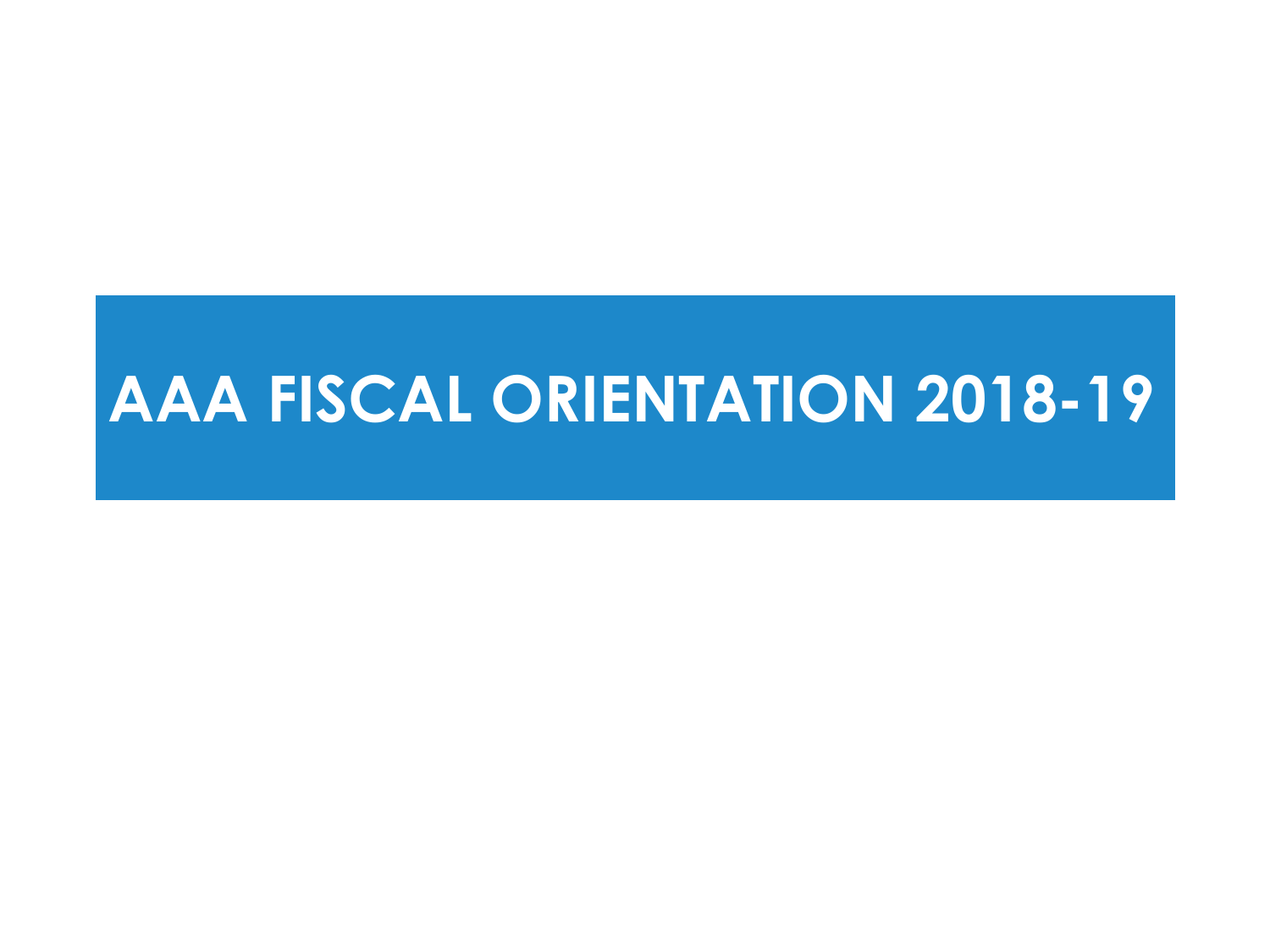# **AREA AGENCY ON AGING: FISCAL**

- 1. DEFINITIONS
- 2. PROPERTY
- 3. NEW CONTRACT LANGUAGE
- 4. BUDGET
- 5. INVOICE TEMPLATE BACK UP!
- 6. CONTACTS

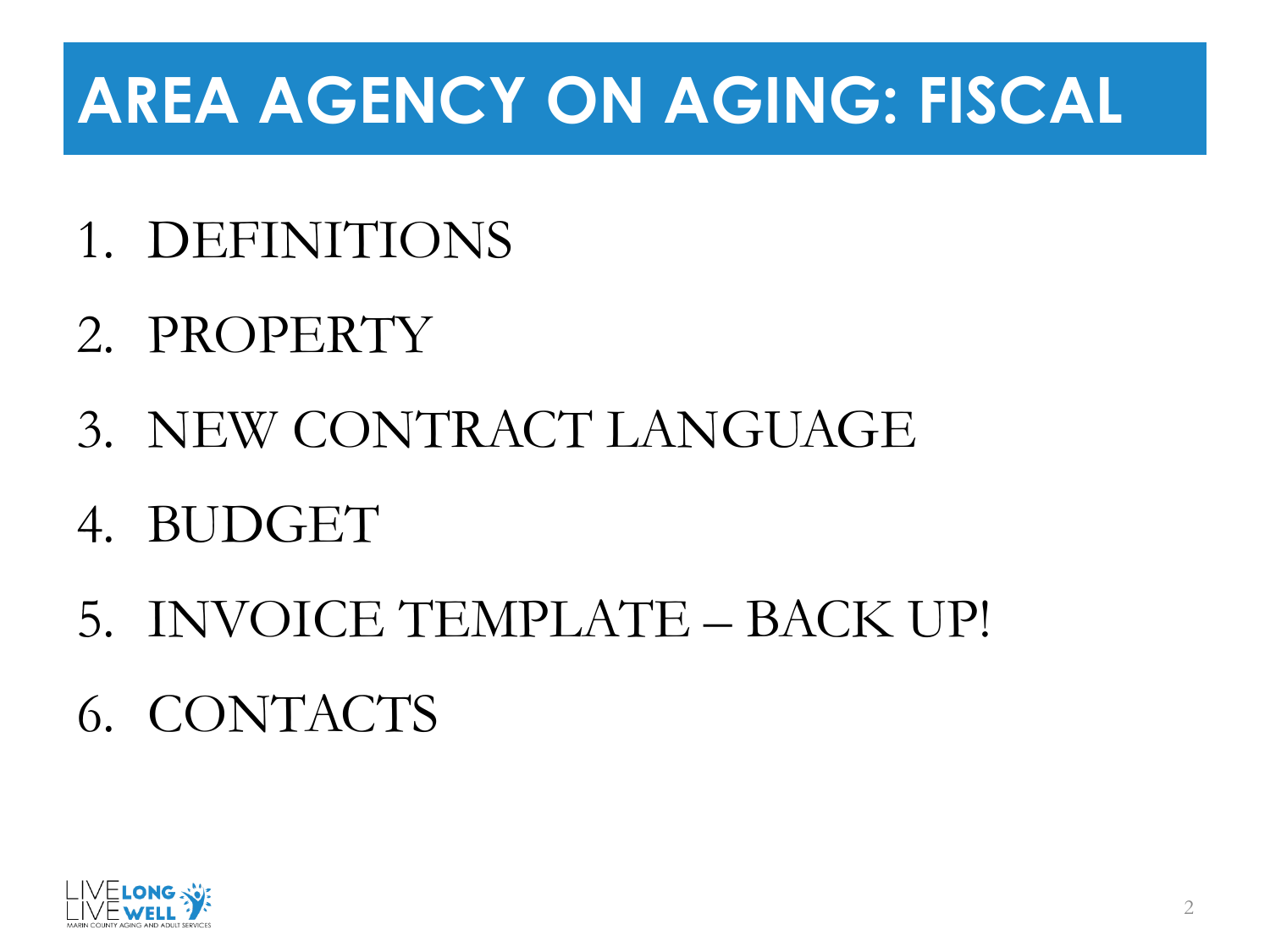• MATCHING CONTRIBUTIONS

Local match cash and/or in-kind contributions are funding sources other than Federal funding. Examples are grants from non- Federal entities or donations that help support the contracted program.

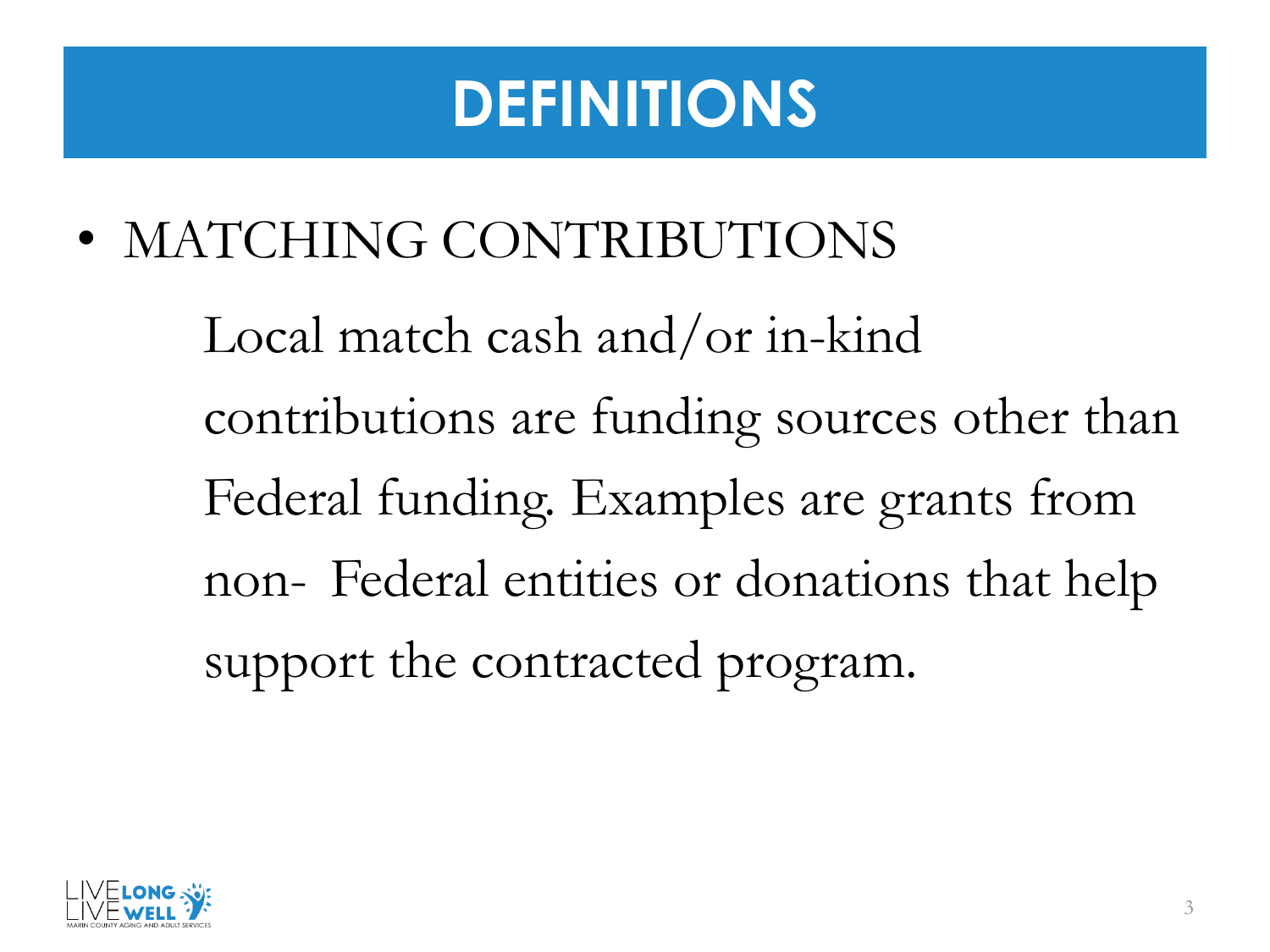- MATCHING CONTRIBUTIONS CON'T.
	- Matching contributions are required to maintain compliance with both the County and CDA.
	- Requirements are:
		- Title IIIB, IIIC & IIID = Program match is  $10\%$
		- Title IIIE = Program match is  $25\%$
		- Title  $V = Program$  match is  $10\%$
		- Title IIIB, IIIC & IIIE = Admin match is  $25\%$

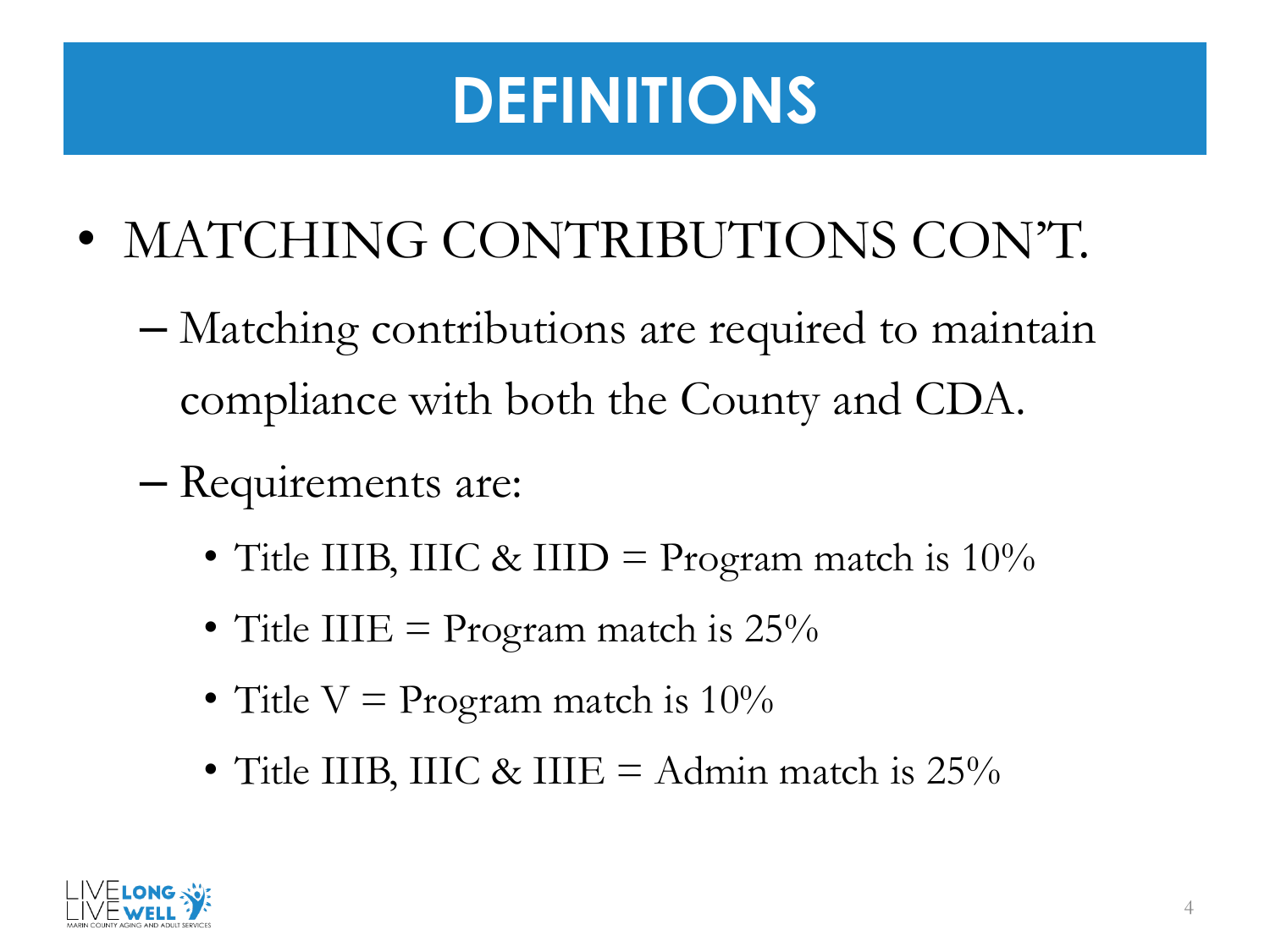• NON-MATCHING CONTRIBUTIONS

Local funding that does not qualify as matching contributions and/or is not being budgeted as matching contributions. Examples of non-matching contributions would be overmatch or other funding that does not count as match.

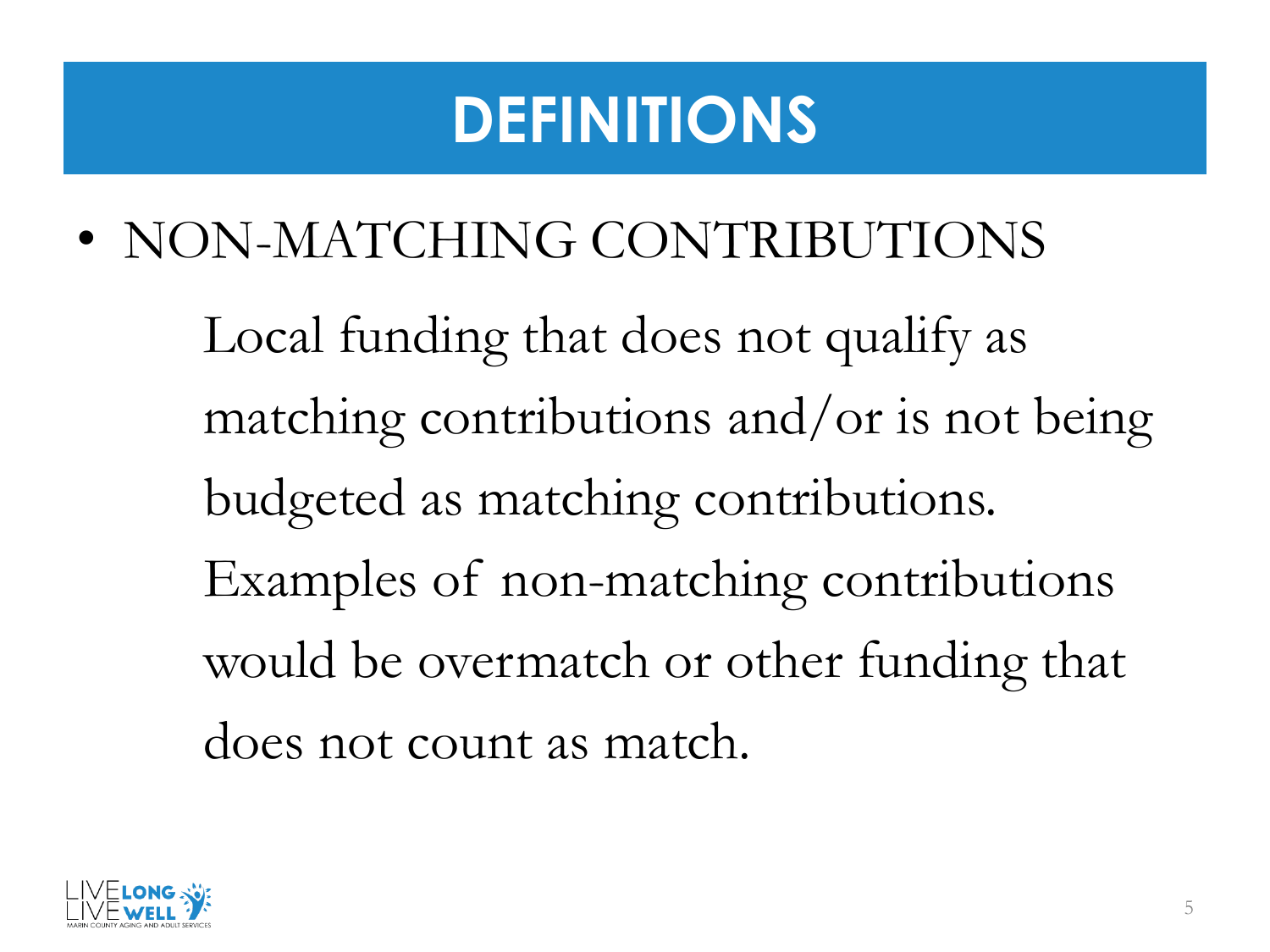#### • IN-KIND CONTRIBUTIONS

These contributions hold the value of non-cash items donated to support the program. Volunteers and donated supplies are good examples of In-Kind contributions. Although no money exchanges hands, a monetary value can be attributed and the goods and services are program specific and enhance the program. The dollar value of these items appear in the budget.

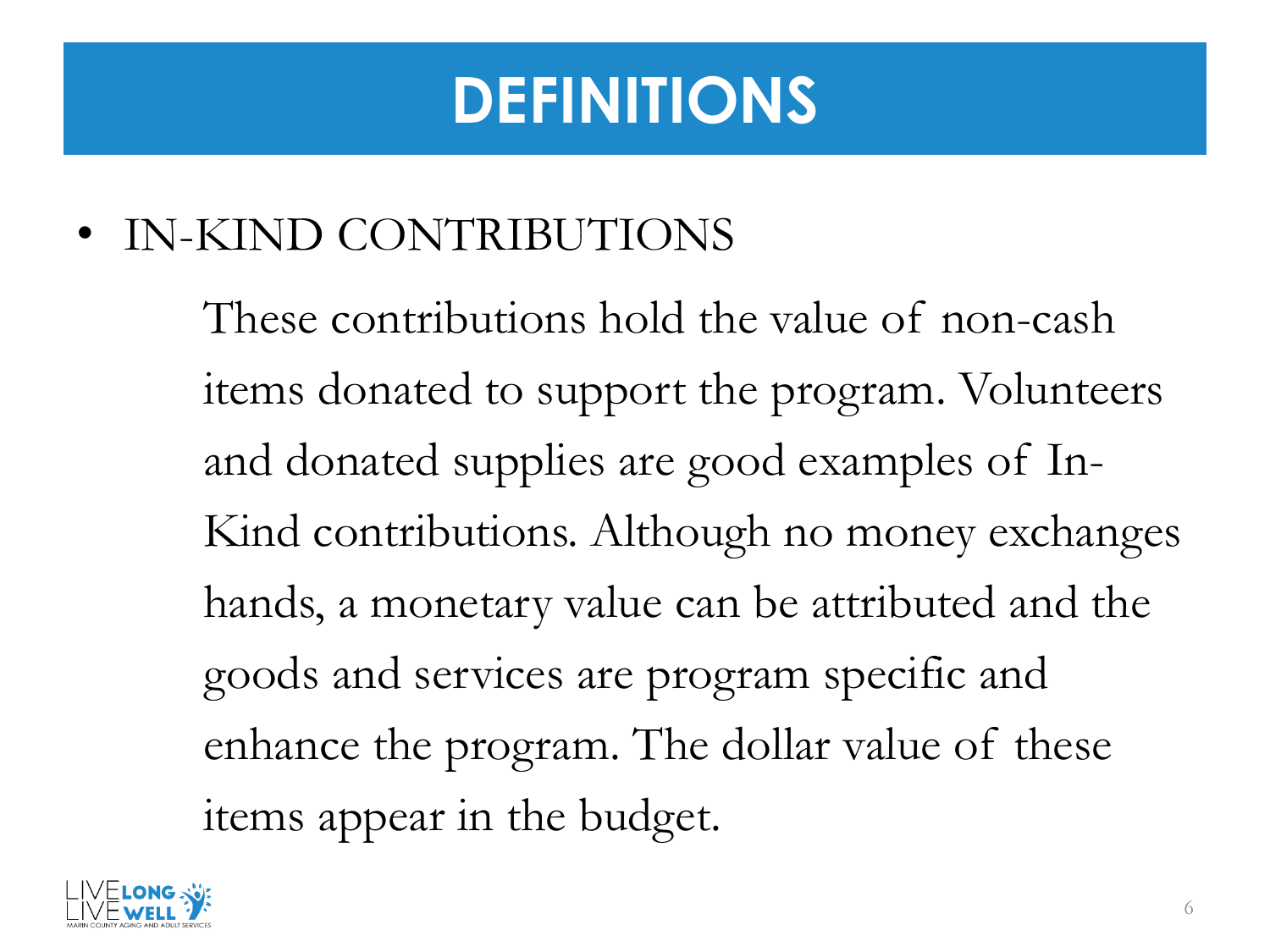• PROGRAM INCOME

Revenue generated by the Contractor from contract-supported activities. Payment by a client for a meal served is an example of Program Income.

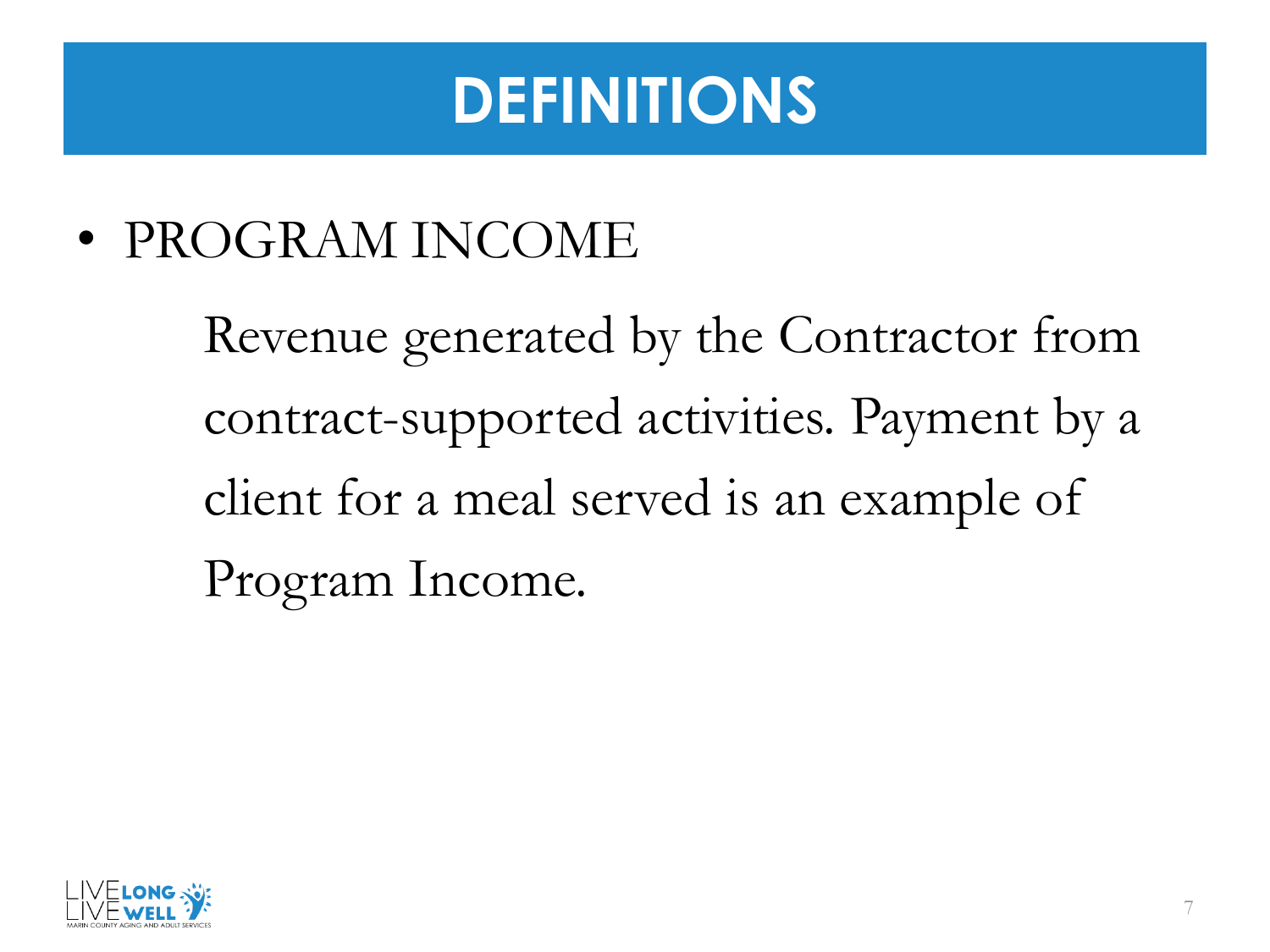#### • INDIRECT COSTS

Expenses to your agency that are not "directly" accountable to one specific program. It is sometimes thought of as overhead or administrative costs.

- Payroll Services
- Insurance
- Rent and/or utilities

Your Indirect Costs are not to exceed 10% of your total cash costs. Charging Indirect Costs is optional.

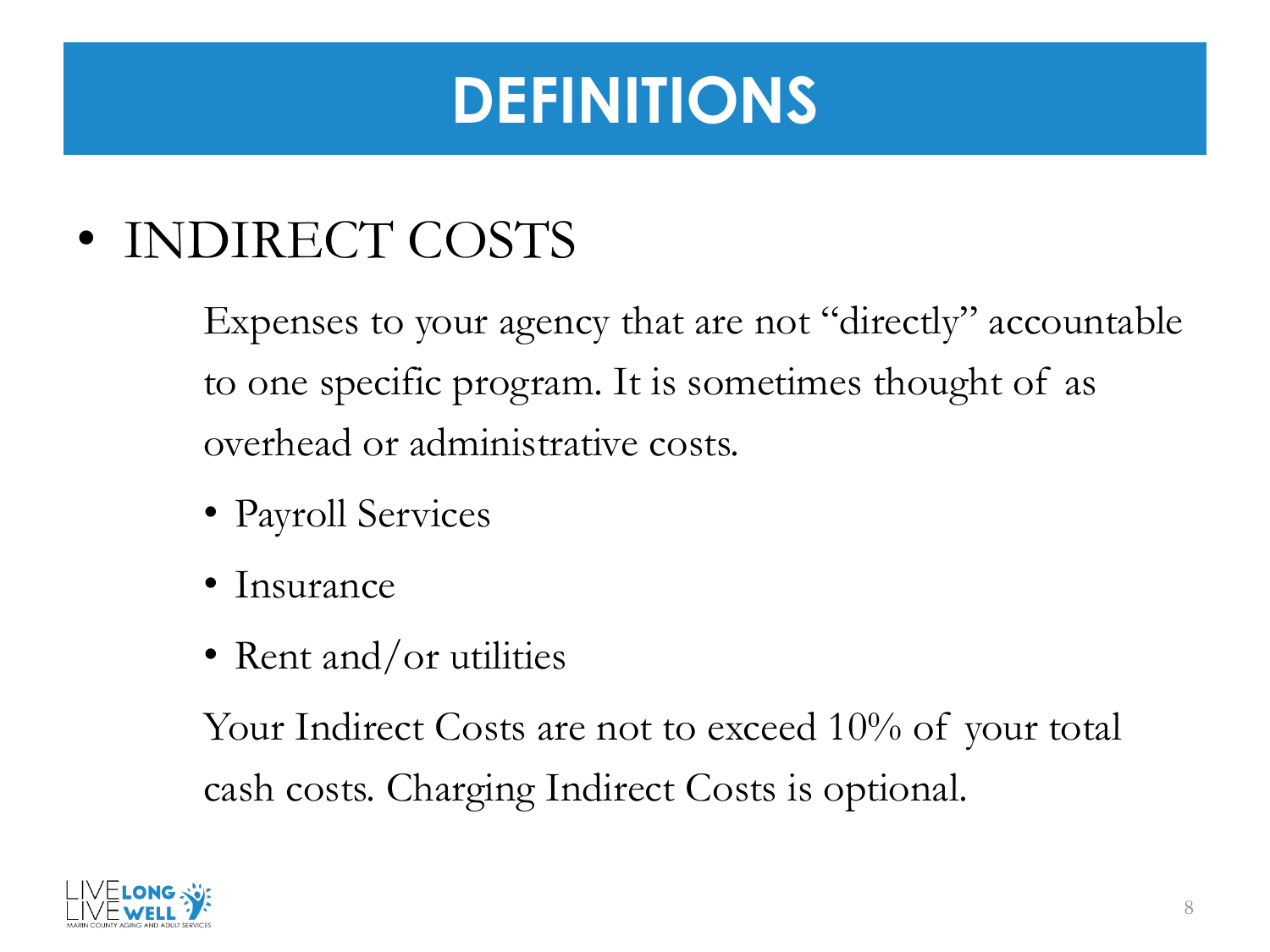## **PROPERTY AND EQUIPMENT**

- PROPERTY PURCHASED WITH AAA FUNDS
	- For items worth \$500 or greater, you need:
		- –Prior approval **From CDA \* New**
		- –via Property Equipment Form
		- –Two price quotes
		- –Proof of purchase

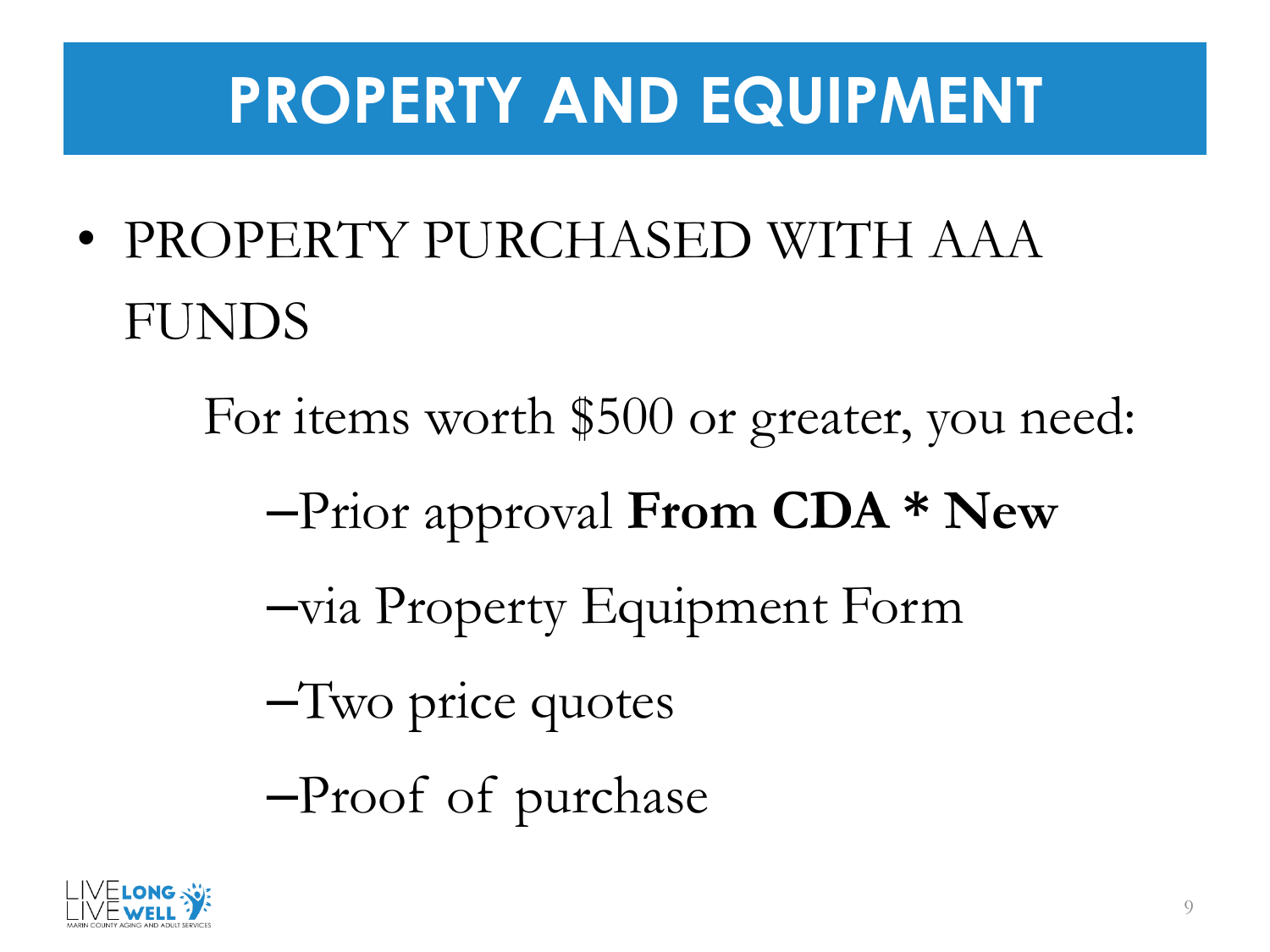#### **PROPERTY AND EQUIPMENT**

• PROPERTY PURCHASED WITH AAA FUNDS

> Items purchased with AAA funds, although used by individual Contractors, belong to the State and both the AAA and the Contractor are responsible for the safe-keeping of these items. Each items must be marked with a property sticker for tracking and identification purposes.

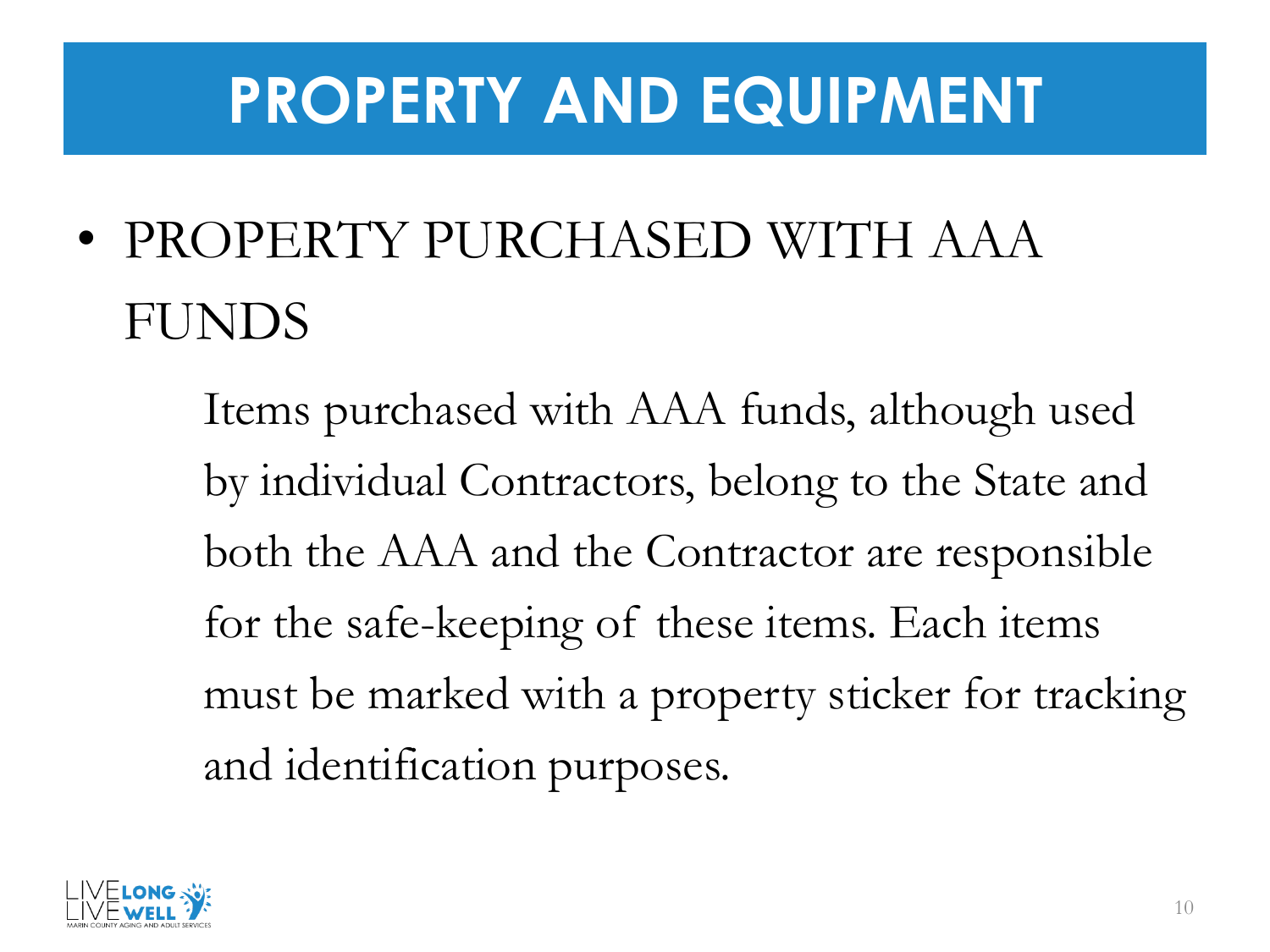# **NEW CONTRACT LANGUAGE**

Monthly invoice data must be submitted to Aging and Adult Services no later than the  $10<sup>th</sup>$  working day of the month for the prior month. Each monthly invoice must include documentation to support the expenditures claimed for payment. There must also be supporting documentation for all monthly Match Cash, Match In-Kind, Non-match Cash, and Nonmatch In-Kind, and program income claiming.

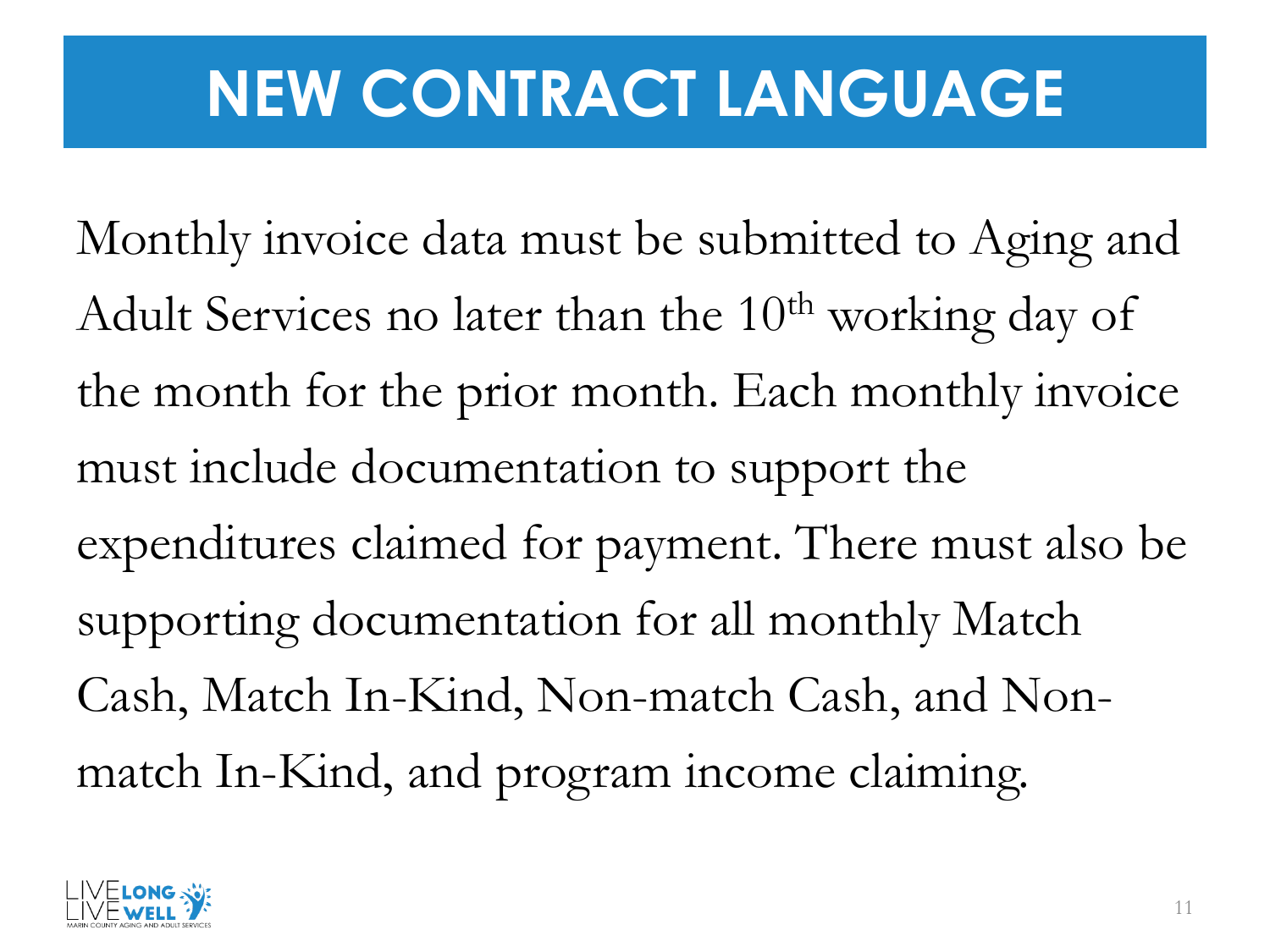# **NEW CONTRACT LANGUAGE, CON'T**

The invoice request for funds must be accompanied by supporting documentation before payment. During the fiscal year an in-depth fiscal monitoring will be performed. At this time the County will verify expenditures, revenue, and match, and general ledger items for selected samples among other documentation.

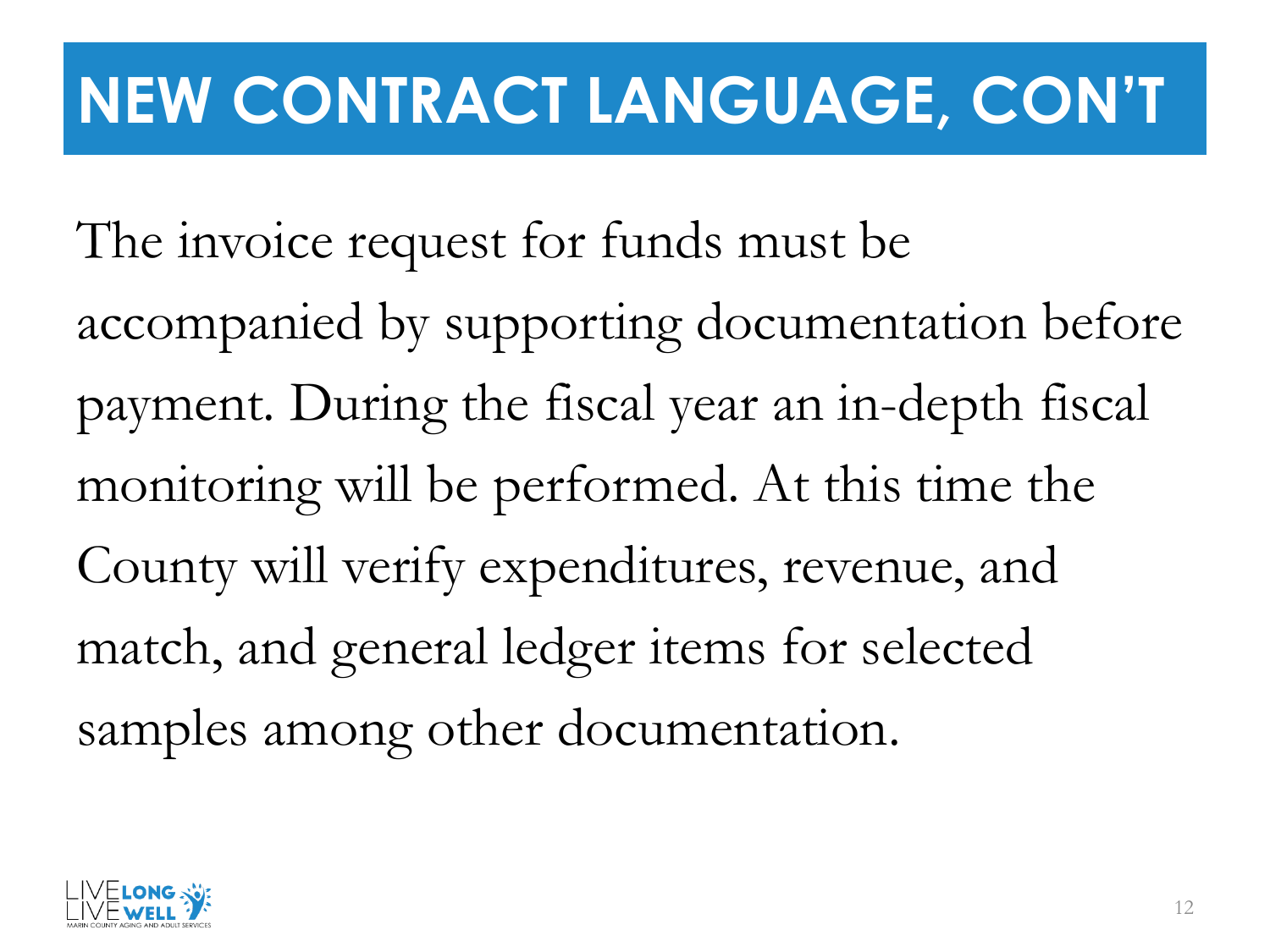# **NEW CONTRACT LANGUAGE, CON'T**

After the end of the fiscal year a contract resolution will be conducted where expenditures, payments, and match for the full fiscal year are verified via independent single audit, contractor general ledger, or both. The omission or lack of supporting documentation may result in contract noncompliance and/or nonpayment.

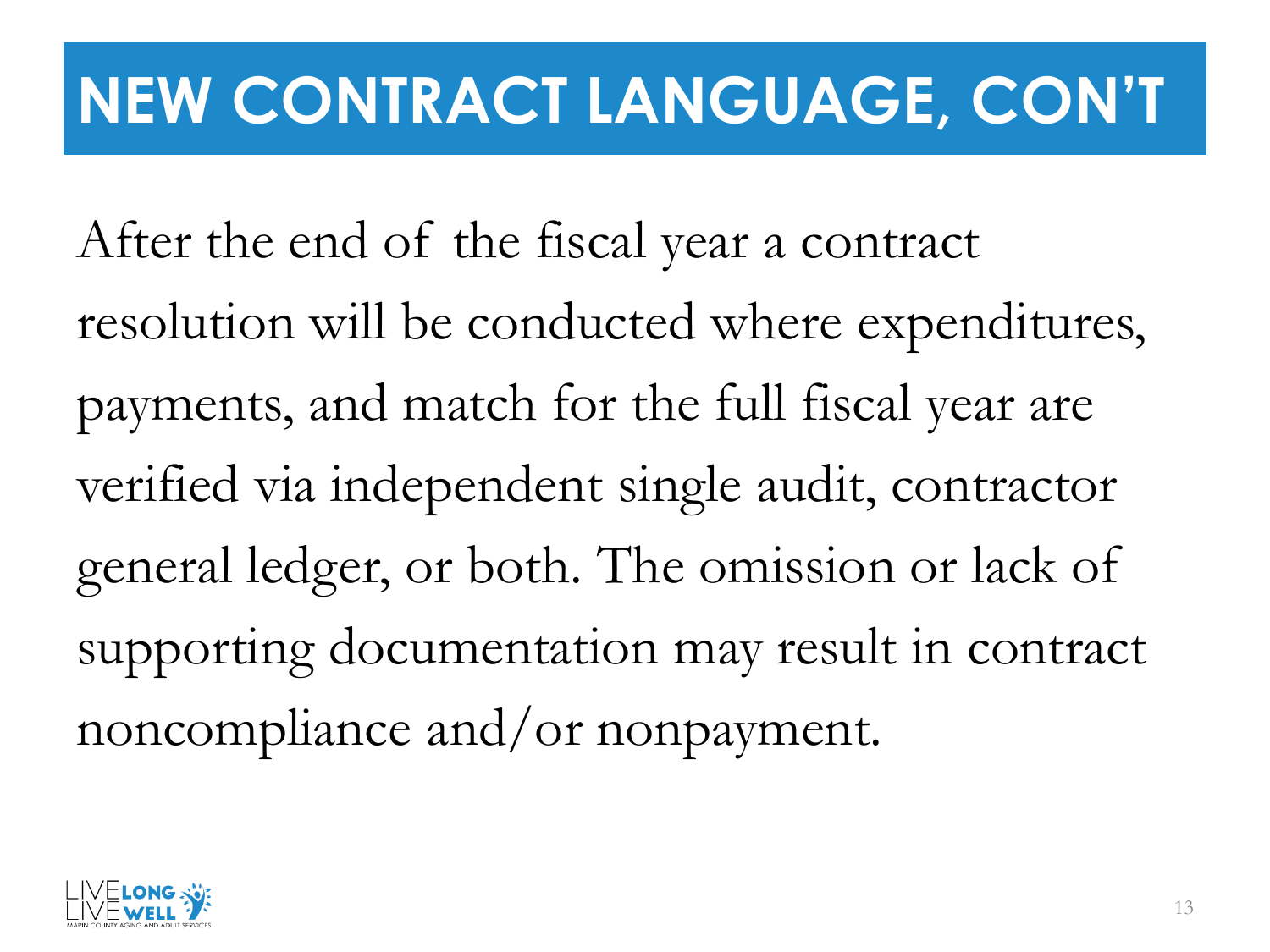#### **BUDGET AND RELATIONSHIPS**

- AREA PLAN BUDGET
	- The Area Plan and the Area Plan Budget submitted to the California Department of Aging must match.
	- The Area Plan includes vast information including statistics, objectives and goals for the AAA. The Area Plan Budget matches as it shows the State and Federal governments how these services, objectives and goals will be funded.

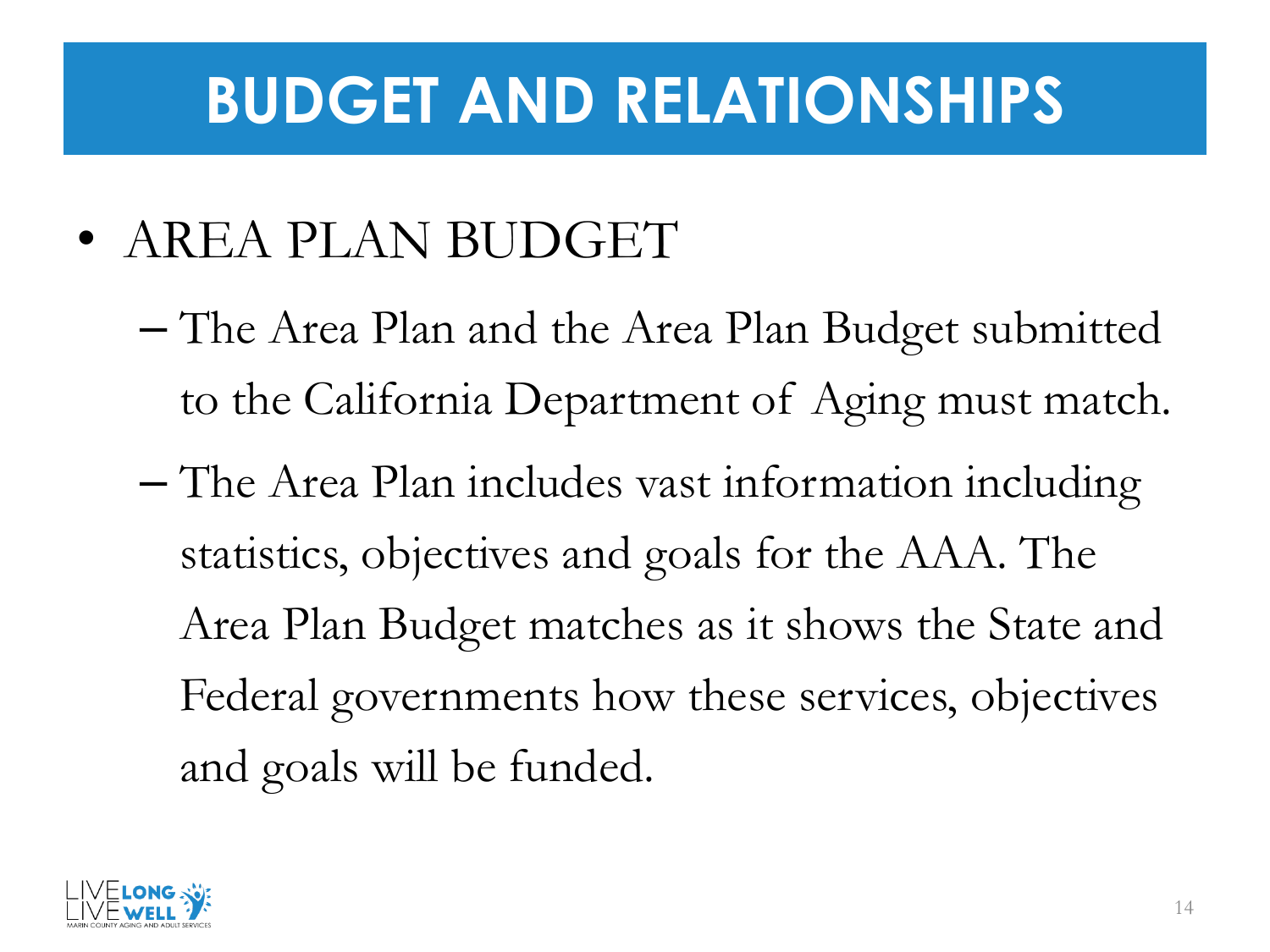# **BUDGET AND RELATIONSHIPS**

- The Area Plan, AP Budget and Closeout are incomplete without the partnership of our Contractors.
- With all the information supplied by the partnering Contractors and the County we are able to inform the State and Federal governments of all the services and hard work on behalf of older adults and how those programs are funded.

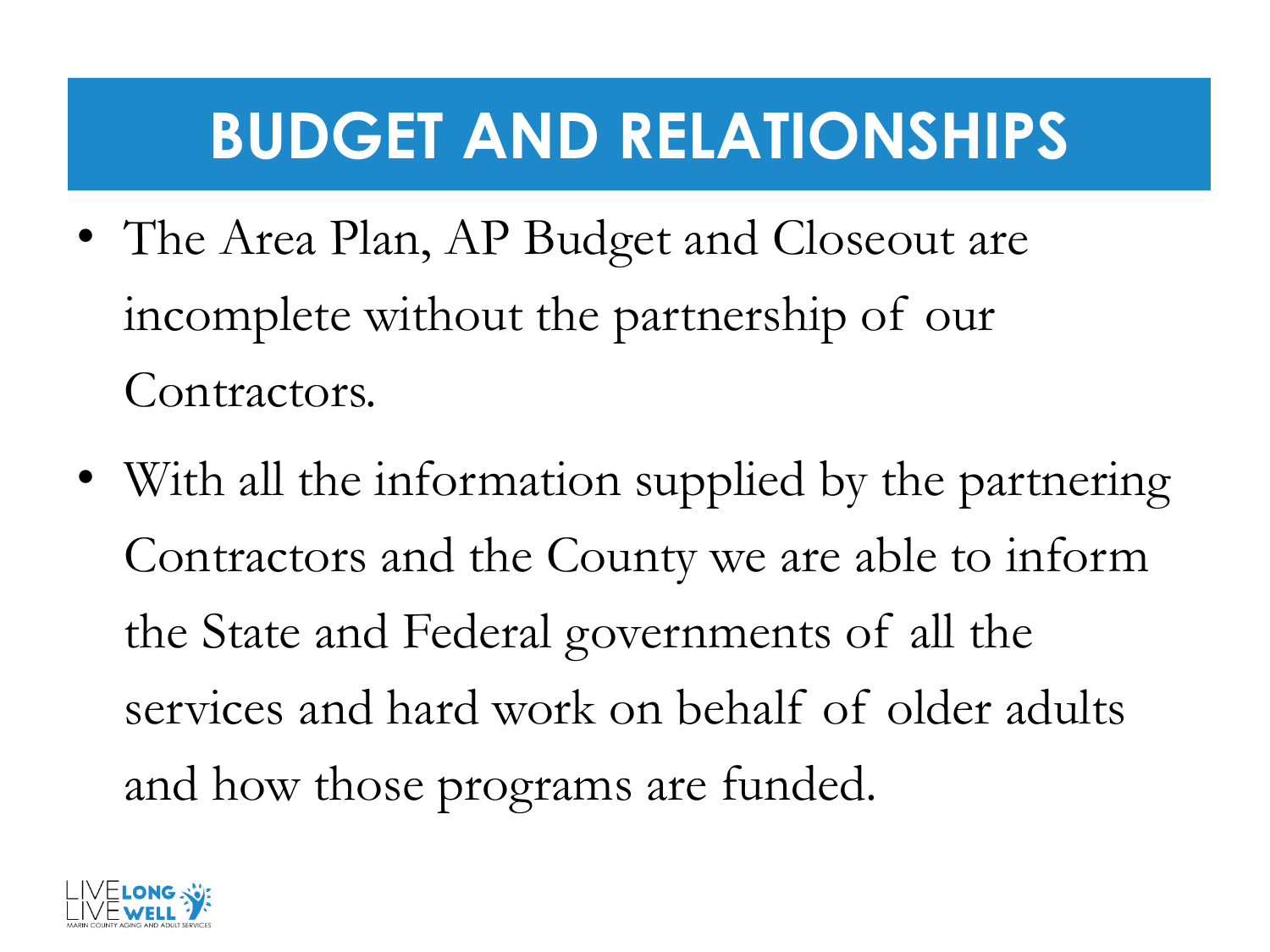#### **BUDGET AND RELATIONSHIPS**



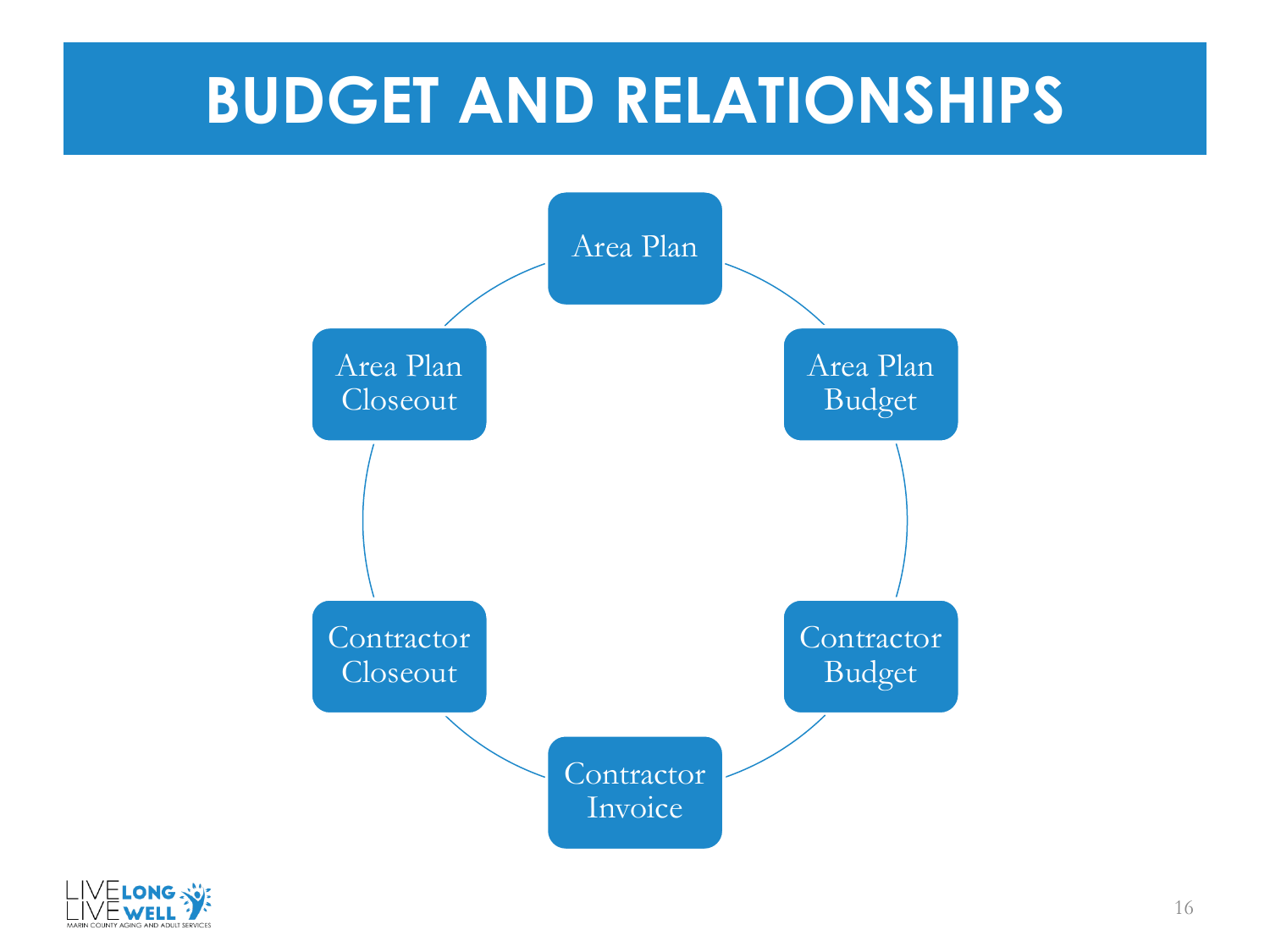#### **CONTRACTOR BUDGET**

#### **BUDGET DETAIL COST ALLOCATION Ficoal Yeal 2016/2017**

| Agenoy:     | New School of the Arts                   | <b>Contract Amount:</b> | 10,000 |
|-------------|------------------------------------------|-------------------------|--------|
| Dato:       | 42,806                                   | √ If Original Budget:   |        |
|             | <b>Service: Senior Center Activities</b> | √ If Revised Budget:    |        |
| # of Units: | 1.000                                    | <b>Revision #:</b>      |        |

|                                                   | <b>TOTAL</b>    |                |                   | <b>FUNDING SOURCES</b> |              |                |       |                           |                                        |
|---------------------------------------------------|-----------------|----------------|-------------------|------------------------|--------------|----------------|-------|---------------------------|----------------------------------------|
|                                                   | <b>BUDGETED</b> | <b>AAA</b>     | <b>County/HHS</b> | <b>Project</b>         | <b>Matoh</b> | <b>Matoh</b>   |       | Non Matching Non-Matching |                                        |
| <b>BUDGET</b>                                     | <b>COSTS</b>    | <b>Funding</b> | Funde*            | <b>Income</b>          | Cash         | <b>In-Kind</b> | Cash  | In-Kind                   | <b>Justmoation</b>                     |
| CATOGERY<br>Personnel:<br>Art Program Coordinator | $\blacksquare$  | 60             | m                 | des b                  | (h)          | $\sigma$       | m     | CK3                       |                                        |
|                                                   |                 |                |                   |                        |              |                |       |                           |                                        |
|                                                   | 3,500           | 3,500          |                   |                        |              |                |       |                           | Per Time Study - Approx. 7 % of SOK    |
| <b>Teaching Assistant</b>                         | 5,000           | 2,500          |                   |                        |              |                | 2,500 |                           | Supp staff for Sr Act - 50% of 10K     |
| Volunteers                                        | 15,000          |                |                   |                        |              | 15,000         |       |                           | <b>Volunteer for Senior Activities</b> |
| <b>Total salaries:</b>                            | 23,500          | 6,000          | ٠                 | $\mathbf{0}$           |              | 16,000         | 2,500 |                           |                                        |
| <b>Benefits</b>                                   | 1,000           | 500            |                   |                        |              |                | 500   |                           |                                        |
| <b>Total salaries and benefits</b>                | 24,500          | 6,500          | $\bullet$         | ō                      |              | 15,000         | 3,000 |                           |                                        |
| Travel                                            |                 |                |                   |                        |              |                |       |                           |                                        |
| Museum Bus Trips                                  | 500             |                |                   |                        |              | 500            |       |                           |                                        |
| <b>Total travel</b>                               | 600             | о              |                   |                        |              | 600            |       |                           |                                        |
| <b>Staff/Volunteer Training</b><br>Training       |                 |                |                   |                        |              |                |       |                           |                                        |
|                                                   | 2,000           |                |                   |                        | 2,000        |                |       |                           | <b>Training - MCF</b>                  |
| <b>Total Staff/Volunteer Training</b>             | 2,000           | $\bullet$      | $\bullet$         | $\overline{0}$         | 2,000        | ۰              |       |                           |                                        |
| Equipment (see note below)                        |                 |                |                   |                        |              |                |       |                           |                                        |
| Projector                                         | 500             | 500            |                   |                        |              |                |       |                           | Equipment                              |
|                                                   | o               |                |                   |                        |              |                |       |                           |                                        |
|                                                   | п               |                |                   |                        |              |                |       |                           |                                        |
| <b>Total Equipment</b>                            | 500             | 500            |                   | $\bf{0}$               |              |                |       |                           |                                        |
| Consultants                                       |                 |                |                   |                        |              |                |       |                           |                                        |
| <b>Guest Speaker</b>                              | 2,500           | 2,500          |                   |                        |              |                |       |                           |                                        |
|                                                   |                 |                |                   |                        |              |                |       |                           |                                        |
|                                                   |                 |                |                   |                        |              |                |       |                           |                                        |
|                                                   | 2,600           | 2,600          | $\bullet$         | $\bf{0}$               |              |                |       |                           |                                        |
| Consultants<br>Other costs                        |                 |                |                   |                        |              |                |       |                           |                                        |
| Indirect Costs (Not to exceed 10%)                |                 |                |                   |                        |              |                |       |                           |                                        |
| manuel Cosa pice arease.<br>Rent                  | 2,600           |                |                   |                        |              | 2,600          |       |                           | <b>MCF Classroom space</b>             |
|                                                   | 6,412           | 500            |                   |                        | 720          | 500            | 1,200 |                           | Funding for purchase of supplies       |
|                                                   | n               |                |                   |                        |              |                |       |                           |                                        |
| <b>Total Other Costs</b>                          | 5,520           | 600            | ٥                 | $\Omega$               | 720          | 3,100          | 1,200 |                           |                                        |
| <b>Total Costs</b>                                | 35,520          | 10,000         | ۰                 | $\overline{0}$         | 2,720        | 18,600         | 4,200 |                           |                                        |
| Cost Per Unit                                     | 38              | 10             | $\bullet$         | ō                      |              | 19             |       |                           |                                        |

"These funds are both County Additional Funding and Sequester HHS Backfil Funding.

Equipment- If you are purchasing equipment with AAA funds or County Funds at cost of \$300 or more you must contact your county fiscal person to obtain approval and the proper forms. If this budget is part of an RFP you will not need to get approval for the equipment

purchase until the RFP has been awarded.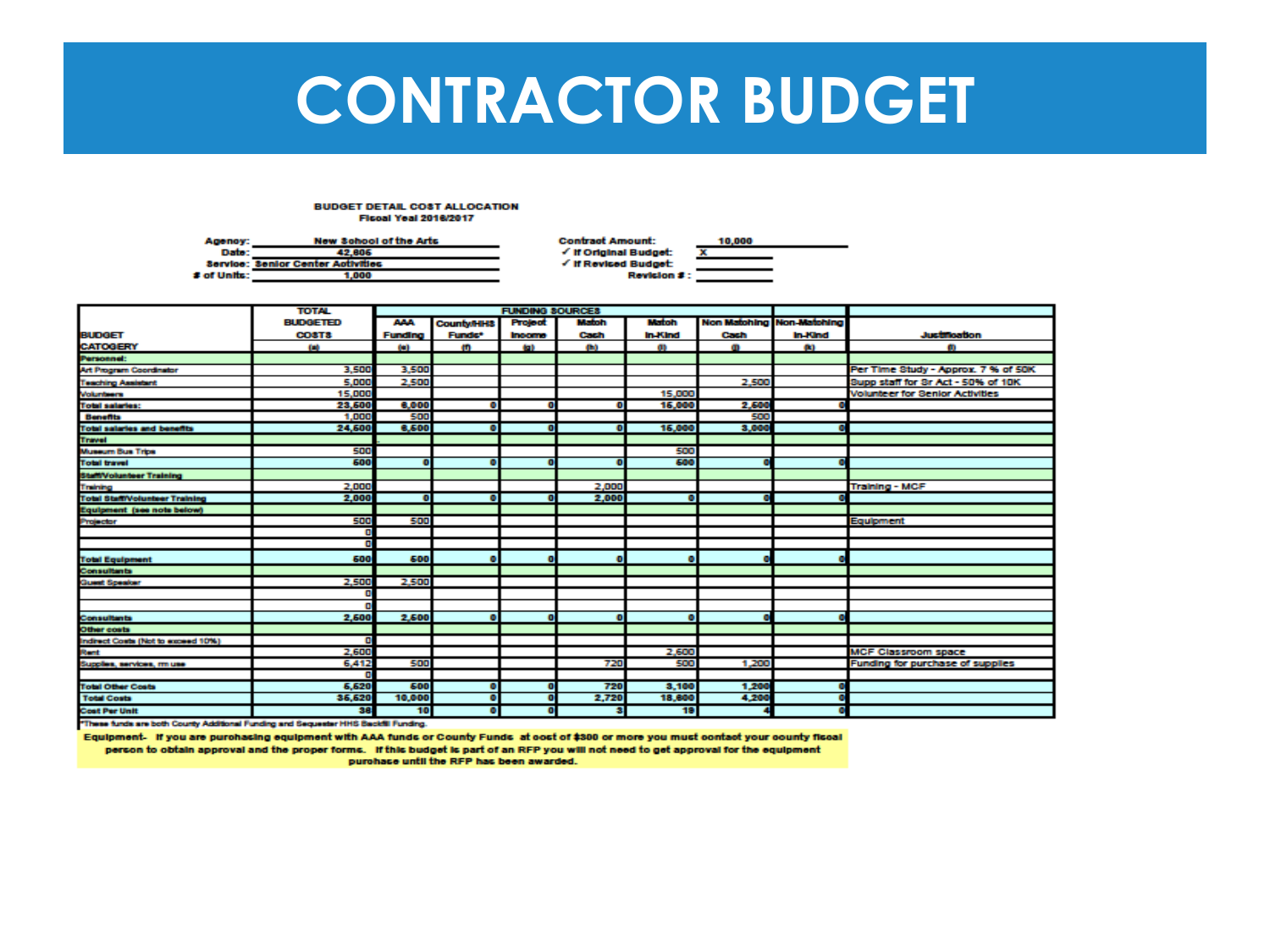# **CONTRACTOR BUDGET**

- Your Contractor budget should reflect the entire cost of the program.
- Types of expenditures and types of funding both need to be reflected.
- The information from your budget will fill your invoice template.
- The expenditure reporting on invoices needs to reflect actuals.

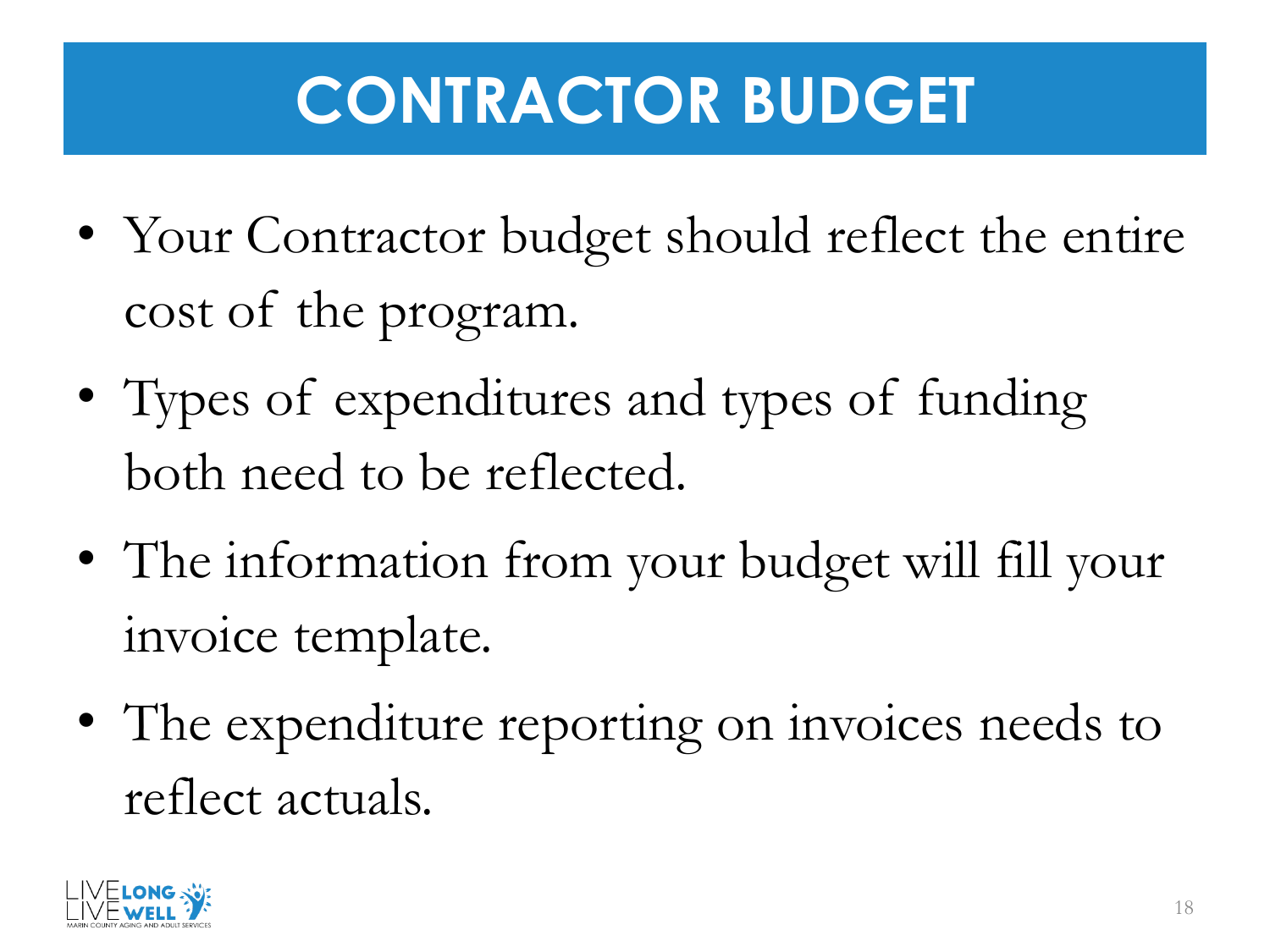#### **INVOICE TEMPLATE**

| <b>Helping Home</b>                                                                                                         |                               | <b>IIIB Supportive Services</b> |          |  |  |  |
|-----------------------------------------------------------------------------------------------------------------------------|-------------------------------|---------------------------------|----------|--|--|--|
| 1234 Main Street                                                                                                            |                               | Vendor#1000                     |          |  |  |  |
| San Rafael, CA 94901                                                                                                        |                               | Contract #31900015              |          |  |  |  |
|                                                                                                                             |                               | Org# 28041441<br>Object# 522710 |          |  |  |  |
|                                                                                                                             |                               |                                 |          |  |  |  |
|                                                                                                                             |                               |                                 |          |  |  |  |
| Area on Aging                                                                                                               |                               |                                 |          |  |  |  |
|                                                                                                                             |                               |                                 |          |  |  |  |
|                                                                                                                             | <b>Invoice Date</b>           | 7/31/2018                       |          |  |  |  |
|                                                                                                                             | Invoice No.                   | C001507/18                      |          |  |  |  |
|                                                                                                                             | <b>Bill To</b>                | Any Dietz                       |          |  |  |  |
|                                                                                                                             | Address                       | 10 N. San Pedro Rd., Suite 1022 |          |  |  |  |
|                                                                                                                             |                               | San Rafael, CA 94903            |          |  |  |  |
|                                                                                                                             | Phone                         | 415-473-7491                    |          |  |  |  |
|                                                                                                                             | E-Mail                        | adjetz@marinonunty.org          |          |  |  |  |
|                                                                                                                             |                               |                                 |          |  |  |  |
|                                                                                                                             | Dates covered by this invoice | $7/1/18 - 7/31/18$              |          |  |  |  |
|                                                                                                                             |                               |                                 |          |  |  |  |
|                                                                                                                             |                               |                                 |          |  |  |  |
|                                                                                                                             |                               |                                 |          |  |  |  |
|                                                                                                                             | <b>Request for</b>            |                                 |          |  |  |  |
|                                                                                                                             | <b>Funds</b>                  | \$422.78                        |          |  |  |  |
|                                                                                                                             |                               |                                 |          |  |  |  |
| <b>Description</b>                                                                                                          | <b>Budget</b>                 | <b>Expenditures</b>             | Balance  |  |  |  |
| Personnel                                                                                                                   | 0.000.00                      | 526.25                          | 6473.76  |  |  |  |
| Travel                                                                                                                      | 1,000.00                      | 45.78                           | 864.22   |  |  |  |
| Training                                                                                                                    | 1.000.00                      | 0.00                            | 1,000.00 |  |  |  |
| Property/Equipment<br>Vendor/Consultant Agreements                                                                          | 0.00                          |                                 | 0.00     |  |  |  |
|                                                                                                                             | 0.00                          |                                 | 0.00     |  |  |  |
| <b>Food Costs</b>                                                                                                           | 0.00                          |                                 | 0.00     |  |  |  |
| <b>Other Costs</b>                                                                                                          | 2,000.00                      | 128.08                          | 1,871.92 |  |  |  |
| Indirect Costs - Not to exceed 10%                                                                                          | 0.00                          |                                 | 0.00     |  |  |  |
| <b>Total Expenditures</b>                                                                                                   | 10,000.00                     | 700.11                          | 8,299.89 |  |  |  |
| AAA Funding                                                                                                                 | 6,000.00                      | 42278                           | 4,677.22 |  |  |  |
| County/HHS Funding                                                                                                          | $\overline{\phantom{a}}$      |                                 | 0.00     |  |  |  |
| Program Income                                                                                                              | 60.00                         | $\overline{\phantom{a}}$        | 60.00    |  |  |  |
| Matching Contributions- Cash                                                                                                | 3,600.00                      | 196.50                          | 3,343.60 |  |  |  |
| Matching Contributions - In-Kind                                                                                            | 1,460.00                      | 120.83                          | 1,228.17 |  |  |  |
| Non-Matching Contributions Cash<br>Non-Matching Contributions In Kind                                                       | $\sim$                        |                                 | 0.00     |  |  |  |
|                                                                                                                             | $\sim$                        |                                 | 0.00     |  |  |  |
| <b>Total Funding</b>                                                                                                        | 10,000.00                     | 700.11                          | 8,298.89 |  |  |  |
|                                                                                                                             |                               |                                 |          |  |  |  |
| I hereby certify under penalty of per jury, under the laws of California, that the services invoiced have been rendered and |                               |                                 |          |  |  |  |
| that our organization is infull compilance with the provisions of the County of Marin Living Wage Ordinance.                |                               |                                 |          |  |  |  |
|                                                                                                                             |                               |                                 |          |  |  |  |
|                                                                                                                             |                               |                                 |          |  |  |  |
| Authorized Sprature of Person preparing report                                                                              | Date                          |                                 |          |  |  |  |
|                                                                                                                             |                               |                                 |          |  |  |  |
|                                                                                                                             |                               |                                 |          |  |  |  |

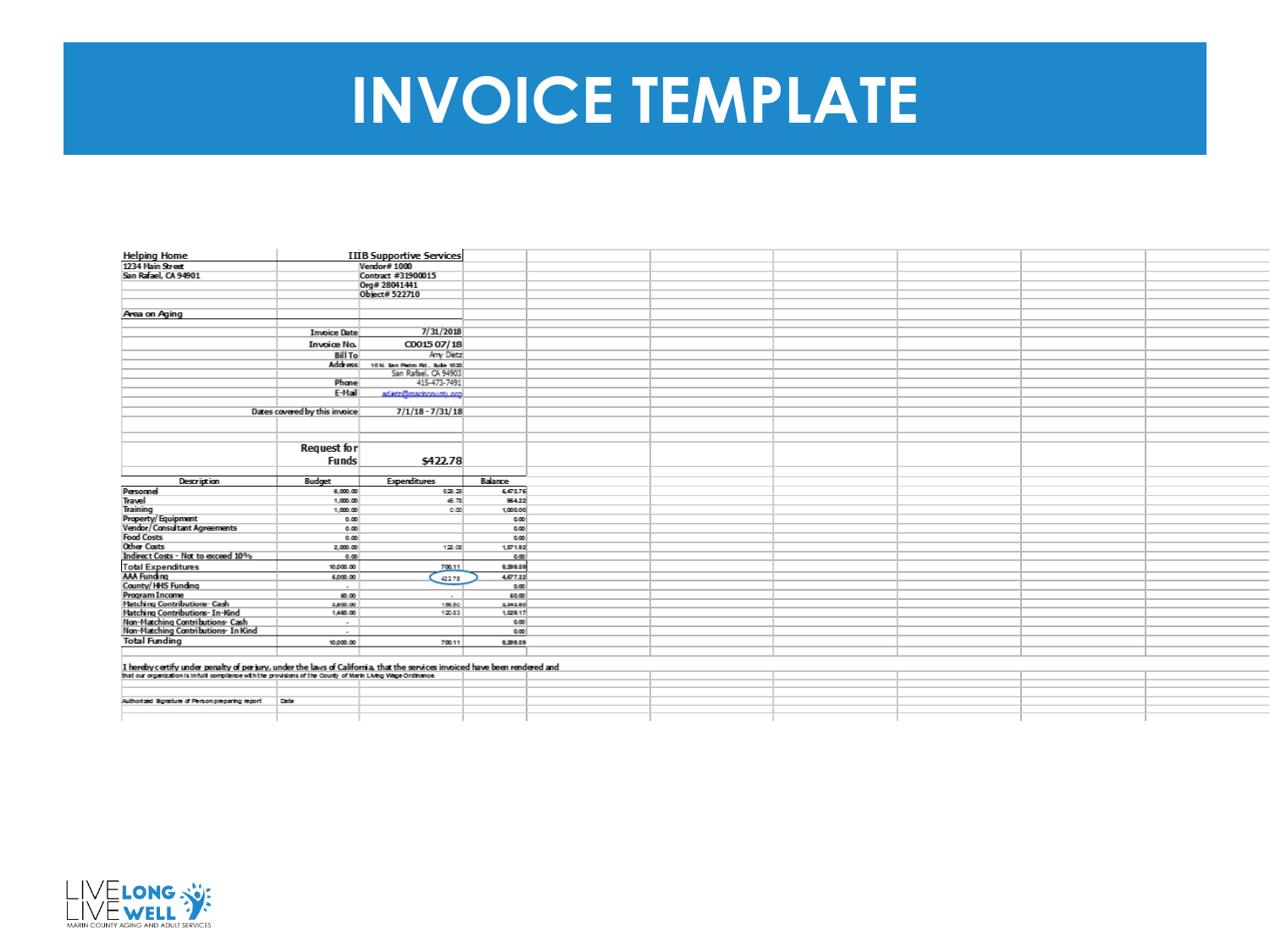# **BACK UP! BACK UP! BACK UP!**

- The invoice must have supporting documentation for all expenditures and funding.
- You may not exceed 25% of your contract amount within the first 3 months of the fiscal year.
- For Personnel Costs a Cost Allocation Plan or a Time Study can help for back up purposes.
- During Contract Resolution and Fiscal Monitoring all expenditures, funding, and revenue must tie invoices to the general ledger.

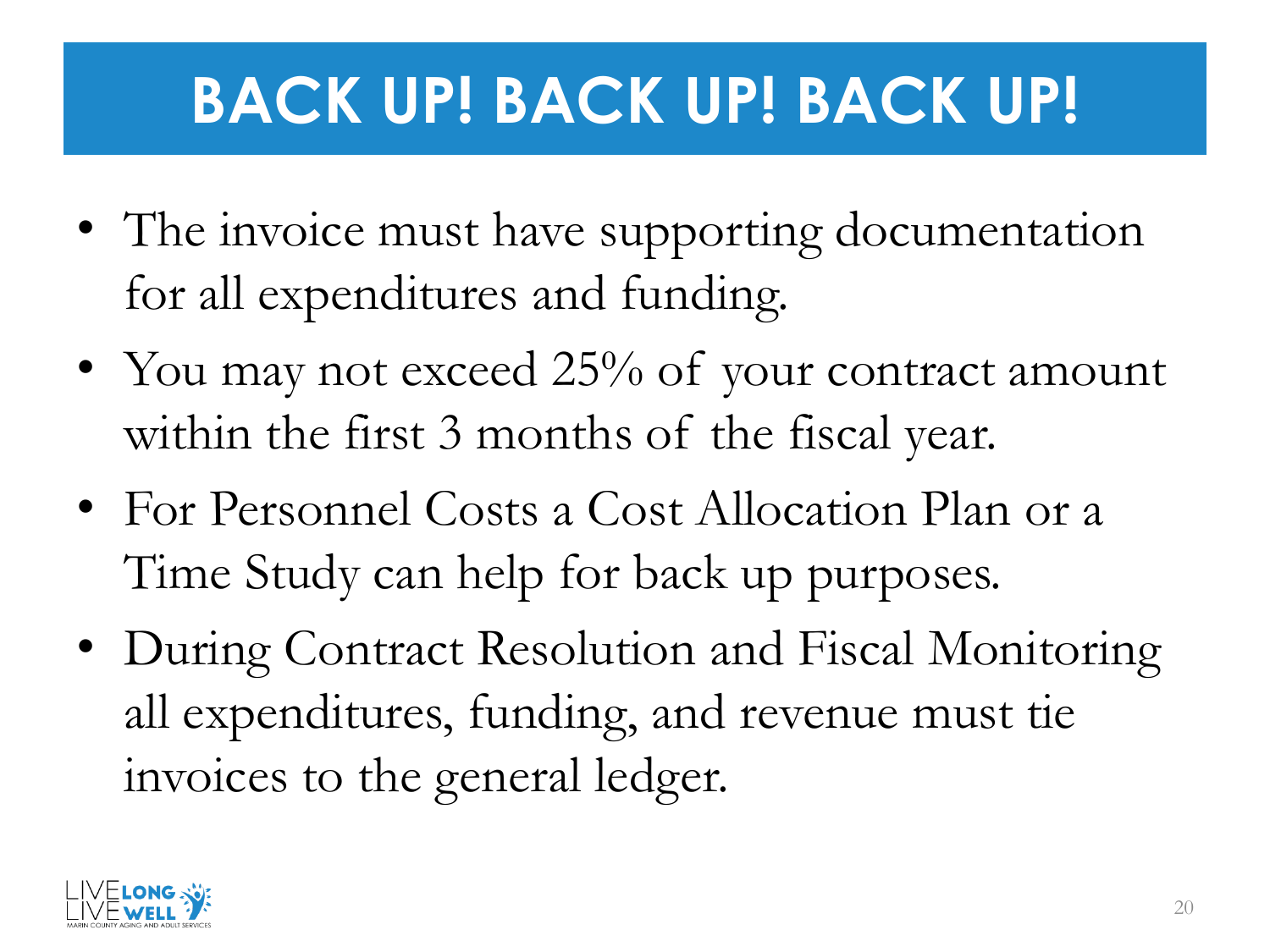#### **TIME STUDY TOOL EXAMPLE**

| <b>EMPLOYEE</b><br><b>Denise Dressler</b>                                                                                    |      |                |                 |      |      |                    | TITLE<br><b>Art Program Coordinator</b>                               |             |             |                     |              |       | <b>July 2016</b> | <b>MONTH / YEAR</b>                     |       |             |    |      |                                           |
|------------------------------------------------------------------------------------------------------------------------------|------|----------------|-----------------|------|------|--------------------|-----------------------------------------------------------------------|-------------|-------------|---------------------|--------------|-------|------------------|-----------------------------------------|-------|-------------|----|------|-------------------------------------------|
| Category                                                                                                                     |      |                |                 |      |      |                    | FRI SAT SUN MON TUE WED THU FRI SAT SUN MONTUE SUN MONTHU FRI SAT SUN |             |             |                     |              |       |                  |                                         |       |             |    |      |                                           |
|                                                                                                                              |      | $\overline{2}$ | 3.              | 4    | 5    | 6                  | 7                                                                     | я           | ۰           | 10 <sup>°</sup>     | $\mathbf{u}$ | 12    | 24               | 25                                      | 28    | 20          | 30 | 31   | <b>Total</b>                              |
| <b>ADMINISTRATION</b>                                                                                                        | 200  |                |                 |      | 2.00 | 1.00               | 2.00                                                                  | 2.00        |             |                     | 5.00         | 11.00 |                  | 5.00                                    | 13.00 | 2.00        |    |      | 46.00                                     |
| INTRO TO ART HISTU                                                                                                           |      |                |                 |      |      |                    |                                                                       |             |             |                     |              |       |                  |                                         |       |             |    |      | 0.00                                      |
| IRO TO CUBISM                                                                                                                | 2.00 |                |                 |      | 2.00 |                    |                                                                       | 2.00 2.00   |             |                     |              | 1.00  |                  |                                         |       | 2.00        |    |      | 19.00                                     |
| <b>SENIOR ACTIVITIES</b>                                                                                                     |      |                |                 |      | 2.00 |                    |                                                                       |             |             |                     |              |       |                  |                                         |       |             |    |      | 10.00                                     |
| <b>PROGRAM DEVELOP 2.00</b>                                                                                                  |      |                |                 |      | 4.00 | 5.00               | 4.00                                                                  | 2.00        |             |                     |              | 6.00  |                  |                                         | 3.00  | 2.00        |    |      | 51.00                                     |
| <b>ART APPRECIATION</b>                                                                                                      | 2.00 |                |                 |      |      |                    |                                                                       | 2.00        |             |                     | 3.00         |       |                  | 3.00                                    | 2.00  | 2.00        |    |      | 27.00                                     |
| Sub-Total (Allocable Hot 8.00 0.00                                                                                           |      |                | 0.00            | 0.00 | 8.00 | 6.00               | 8.00                                                                  | 8.00        | $0.00$ 0.00 |                     | 8.00         | 8.00  | 0.00             | 8.00                                    | 8.00  | 8.00   0.00 |    | 0.00 | 143.00                                    |
| <b>Non-Allocable Hours</b>                                                                                                   |      |                |                 | 8.00 |      |                    |                                                                       |             |             |                     |              |       |                  |                                         |       |             |    |      | 16.00                                     |
| <b>Total Hours</b>                                                                                                           |      | 8.00 0.00 0.00 |                 |      |      | 8.00   8.00   6.00 |                                                                       |             |             | 8.00 8.00 0.00 0.00 | 8.00 18.00   |       | 0.00             |                                         |       |             |    |      | 8.00   8.00   8.00   0.00   0.00   159.00 |
|                                                                                                                              |      |                |                 |      |      |                    |                                                                       |             |             |                     |              |       |                  | 7% of Allocable hours are Sr Activities |       |             |    |      |                                           |
| I hereby certify that this is a true and accurate report of my time and that the<br>functions were performed as shown above. |      |                |                 |      |      |                    |                                                                       |             |             |                     |              |       |                  |                                         |       |             |    |      |                                           |
| Note: Record time only as recorded on your payroll timesheet                                                                 |      |                | <b>EMPLOYEE</b> |      |      |                    |                                                                       | <b>DATE</b> |             |                     |              |       | <b>DATE</b>      |                                         |       |             |    |      |                                           |

Art Appreciation: Off-campus learning opportunity for students

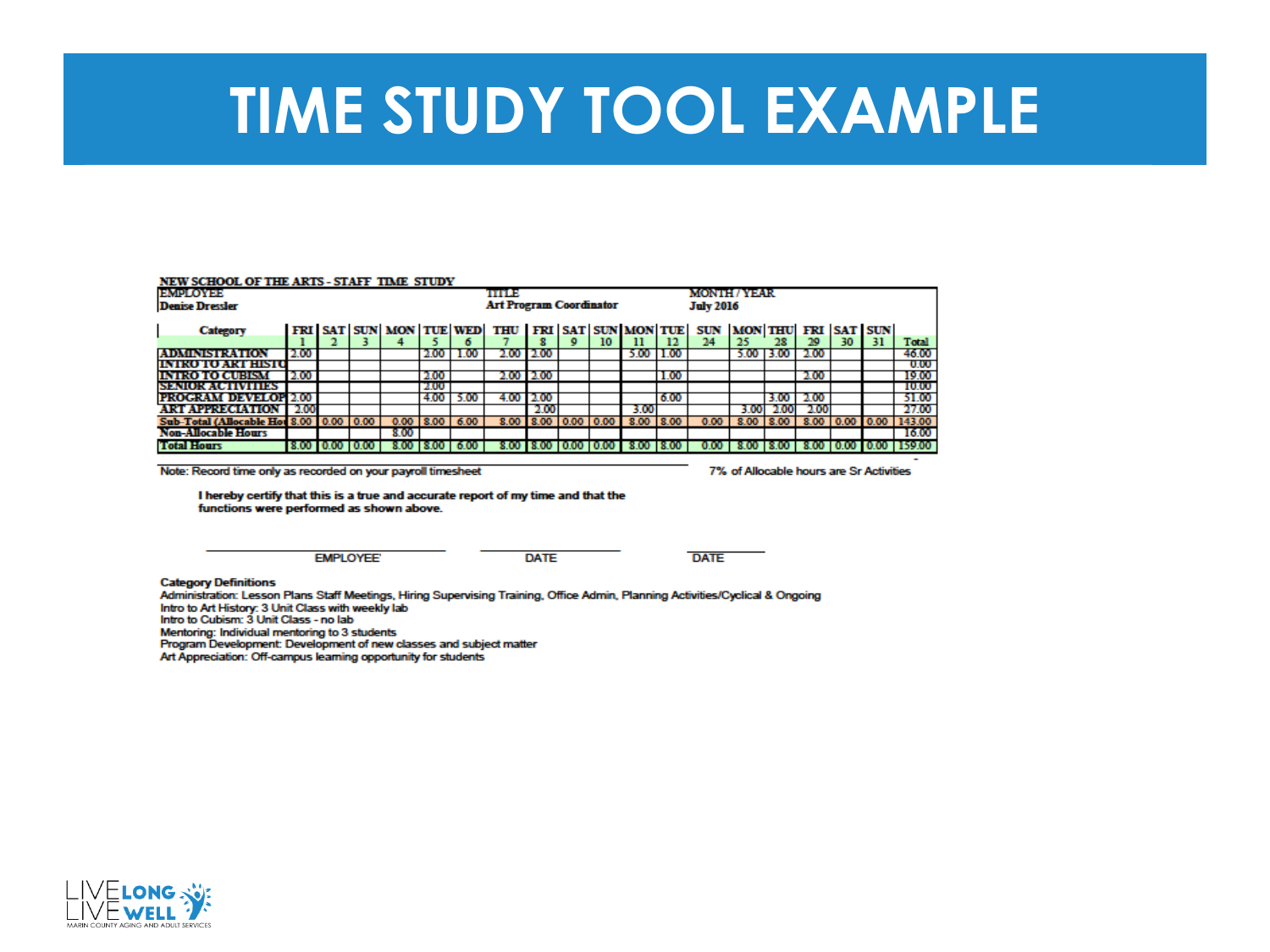# **CAUSE AND EFFECT**

- Late invoices can cause interruption and errors in the County's monthly reporting to the CDA and a delay in payment from them – which could have an impact on your payment.
- Both Contractors and the County are responsible for accurate reporting to the State and Federal governments.